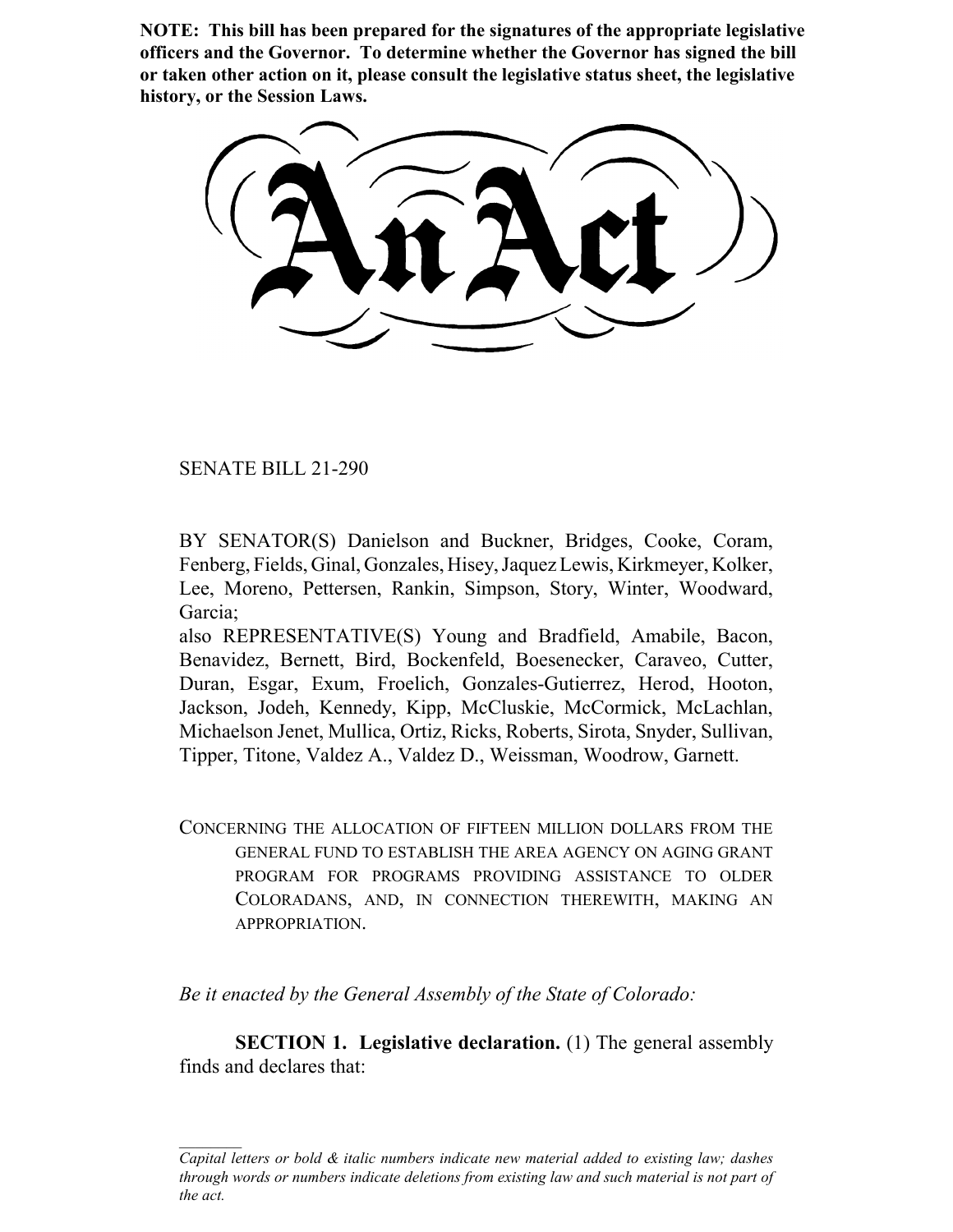(a) Colorado currently has more than 1.25 million residents over the age of sixty, and by 2030, there will be over 1.5 million residents over the age of sixty;

(b) The statewide population of Coloradans over the age of seventy-five is approximately 327,000, and by 2030, 559,000 Coloradans will be over the age of seventy-five;

(c) Compared to the rest of the United States, Colorado has the second-fastest aging population, with Coloradans over the age of sixty outnumbering Coloradans eighteen years of age and younger as soon as 2023, with a widening margin through 2050;

(d) The federal "Older Americans Act of 1965" designates area agencies on aging as the leader on all aging issues in the planning and service areas. The mission of the area agency on aging network is to assist older adults to lead independent, meaningful, and dignified lives in their own homes and communities for as long as they choose.

(e) The COVID-19 public health emergency has amplified the demand for community-based services, with the pandemic significantly impacting older Coloradans and highlighting the importance of supporting aging Coloradans in the community. As of December 2020, Coloradans over the age of sixty accounted for 90% of COVID-19-related deaths.

(2) Therefore, the general assembly finds there must be investments in area agencies on aging that address the systemic health and economic challenges that have been exacerbated by the COVID-19 public health emergency. Providing critical programs for older Coloradans will immediately improve their physical and mental health. Fall prevention programs will keep seniors out of the hospital and free from long-term debilitating effects that often require moving into a nursing home facility. Home modifications for increased accessibility will allow seniors to safely live independently in their own homes for as long as possible. Transportation services will guarantee greater access to critical services and ensure independence for seniors. These programs will improve the health, well-being, and security of older Coloradans and provide much needed relief and recovery to the population hit hardest by the COVID-19 pandemic.

## PAGE 2-SENATE BILL 21-290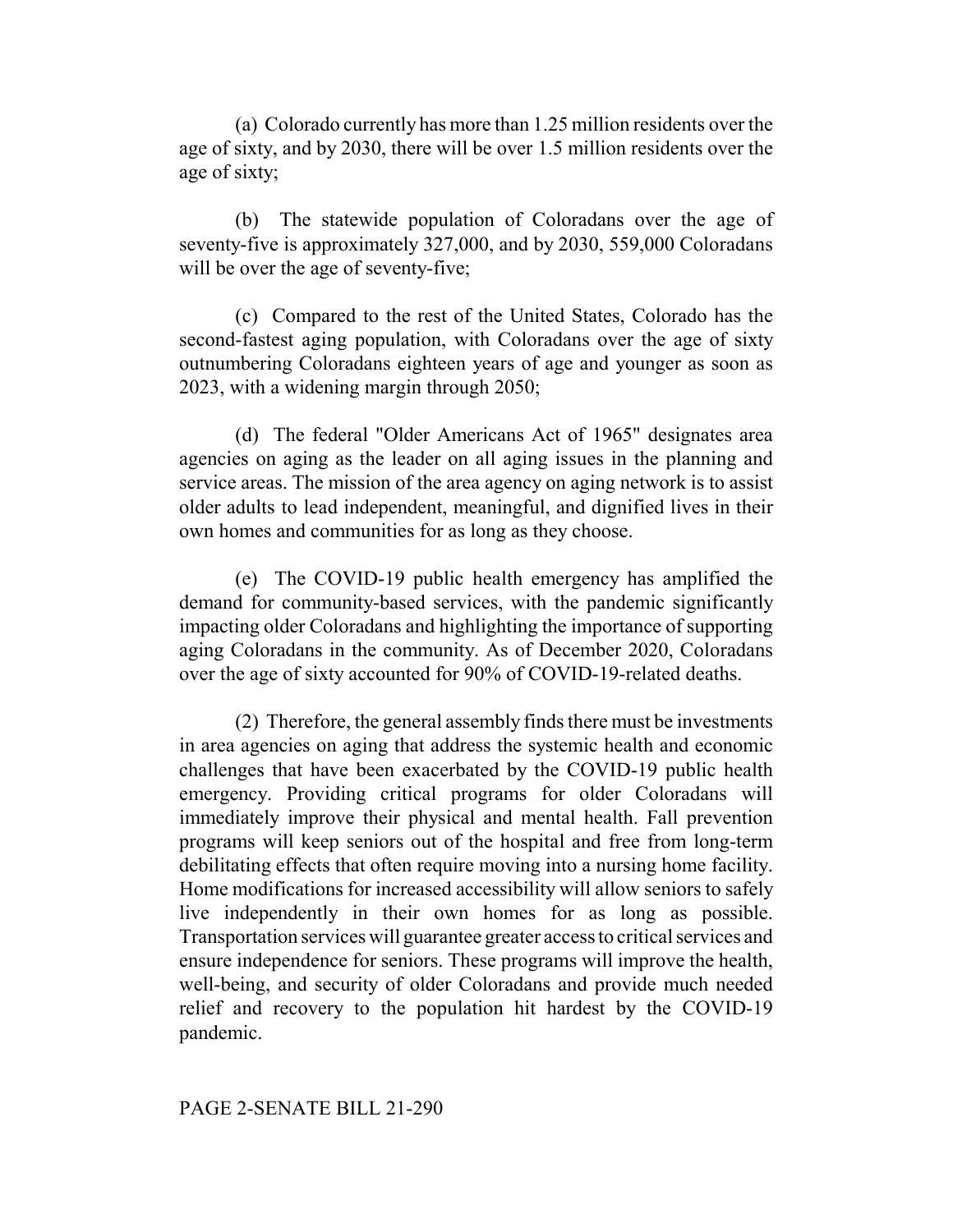**SECTION 2.** In Colorado Revised Statutes, **add** 26-11-208 as follows:

**26-11-208. Area agency on aging grant program - fund created - report - definitions - repeal.** (1) AS USED IN THIS SECTION, UNLESS THE CONTEXT OTHERWISE REQUIRES:

(a) "ELIGIBLE ORGANIZATION" MEANS AN AREA AGENCY ON AGING, AS DEFINED IN SECTION 26-11-201.

(b) "FUND" MEANS THE AREA AGENCY ON AGING CASH FUND CREATED IN SUBSECTION (5) OF THIS SECTION.

(c) "GRANT PROGRAM" OR "PROGRAM" MEANS THE AREA AGENCY ON AGING GRANT PROGRAM CREATED IN SUBSECTION (2) OF THIS SECTION.

(2) THE AREA AGENCY ON AGING GRANT PROGRAM IS ESTABLISHED IN THE STATE OFFICE.THE STATE OFFICE SHALL ESTABLISH AND ADMINISTER THE GRANT PROGRAM.THE PURPOSE OF THE GRANT PROGRAM IS TO PROVIDE STATE ASSISTANCE RECEIVED IN THE FORM OF GRANT AWARDS TO FINANCE VARIOUS PROJECTS ACROSS THE STATE THAT ARE INTENDED TO ASSIST AND SUPPORT OLDER COLORADANS. THE GRANT PROGRAM IS INTENDED TO SUPPORT PROJECTS THAT PROMOTE THE HEALTH, WELL-BEING, AND SECURITY OF OLDER COLORADANS ACROSS THE STATE, INCLUDING:

(a) COMMUNITY SERVICES FOR OLDER COLORADANS;

(b) INFRASTRUCTURE IMPROVEMENTS;

(c) HEALTH PROMOTION, CONGREGATE MEALS, AND SOCIALIZATION ACTIVITIES;

(d) TRANSPORTATION SERVICES;

(e) HOME MODIFICATION PROGRAMS; AND

(f) IMPLEMENTATION OF EVIDENCE-BASED FALL PREVENTION AND CHRONIC DISEASE MANAGEMENT PROGRAMS.

(3) (a) BY OCTOBER 31, 2021, THE STATE OFFICE SHALL

PAGE 3-SENATE BILL 21-290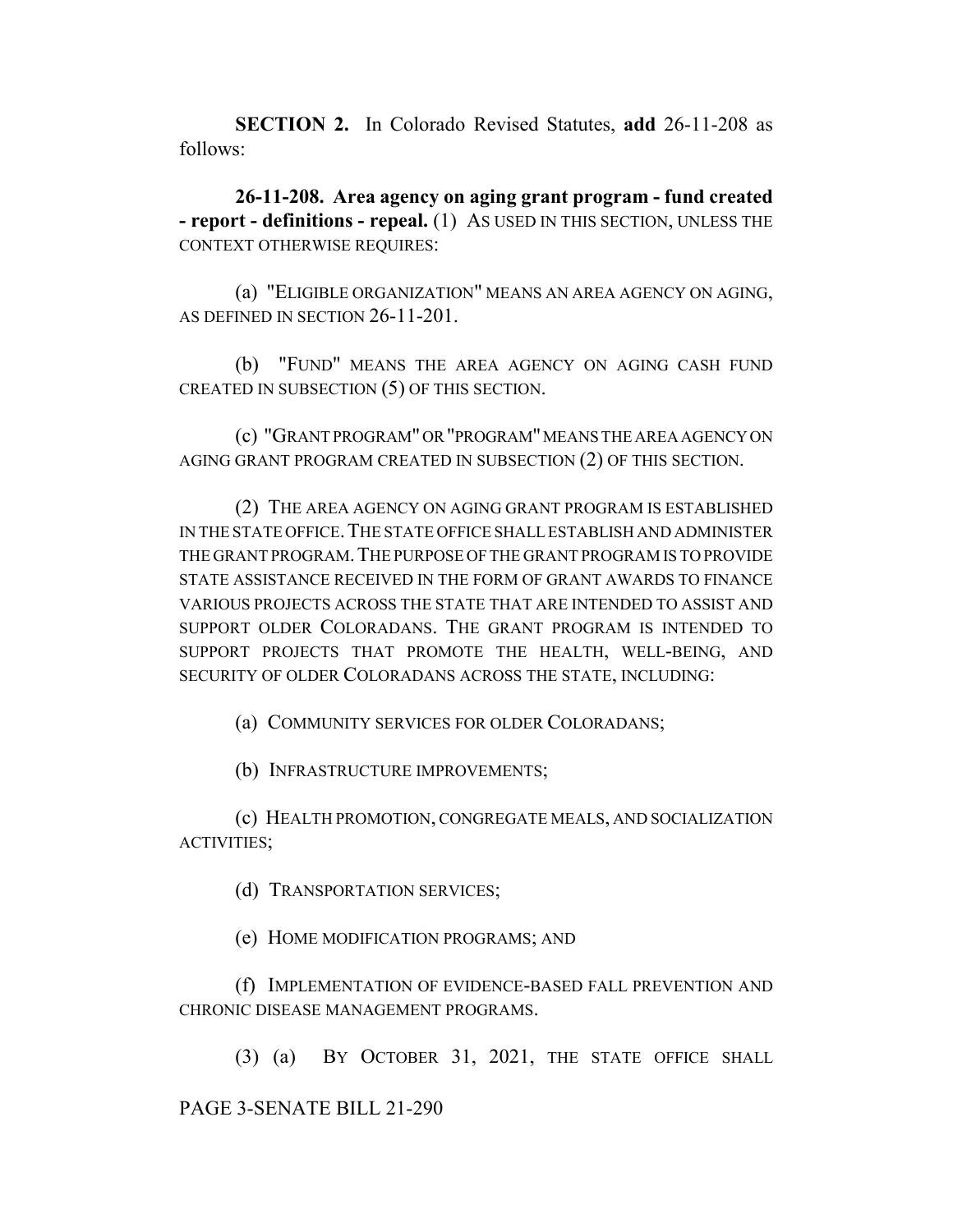COLLABORATE WITH AREA AGENCIES ON AGING DESCRIBED IN SECTION 26-11-204 TO:

(I) ADOPT POLICIES AND PROCEDURES FOR THE ADMINISTRATION OF THE PROGRAM;

(II) ESTABLISH AND PUBLICIZE CRITERIA FOR THE PROGRAM; AND

(III) CREATE APPLICATION PROCEDURES BY WHICH ELIGIBLE ORGANIZATIONS MAY APPLY FOR AND RECEIVE MONEY FROM THE PROGRAM.

(b) ON OR BEFORE JANUARY 1, 2022, THE STATE OFFICE SHALL:

(I) BEGIN ACCEPTING GRANT APPLICATIONS; AND

(II) VERIFY THAT EACH ACCEPTED APPLICATION MEETS THE CRITERIA ESTABLISHED IN SUBSECTION  $(3)(a)$  OF THIS SECTION.

(c) IN MAKING AN AWARD, THE STATE OFFICE SHALL SPECIFY THE AMOUNT OF EACH GRANT.

(d) DURING THE 2023 REGULAR LEGISLATIVE SESSION, THE STATE DEPARTMENT SHALL INCLUDE IN ITS REPORT TO THE COMMITTEES OF REFERENCE PURSUANT TO THE "STATE MEASUREMENT FOR ACCOUNTABLE, RESPONSIVE, AND TRANSPARENT (SMART) GOVERNMENT ACT" HEARING REQUIRED BY SECTION 2-7-203 INFORMATION FROM THE STATE OFFICE REGARDING THE GRANT PROGRAM, AS SET FORTH IN THIS SUBSECTION (3), PRIOR TO ITS REPEAL IN 2022, INCLUDING INFORMATION ON THE TYPE OF PROJECTS FINANCED BY GRANT AWARDS, THE AMOUNT OF MONEY AWARDED TO EACH PROJECT, AND WHERE THOSE PROJECTS WERE CONDUCTED AND THE PROGRAM'S IMPACT ON THE HEALTH, WELL-BEING, AND SECURITY OF OLDER COLORADANS.

(4) THE STATE OFFICE MAY SEEK, ACCEPT, AND EXPEND GIFTS, GRANTS, OR DONATIONS FROM PRIVATE OR PUBLIC SOURCES FOR THE PURPOSES OF THIS SECTION.

(5) (a) THERE IS CREATED IN THE STATE TREASURY THE AREA AGENCY ON AGING CASH FUND. THE FUND CONSISTS OF MONEY APPROPRIATED TO THE FUND BY THE GENERAL ASSEMBLY.

PAGE 4-SENATE BILL 21-290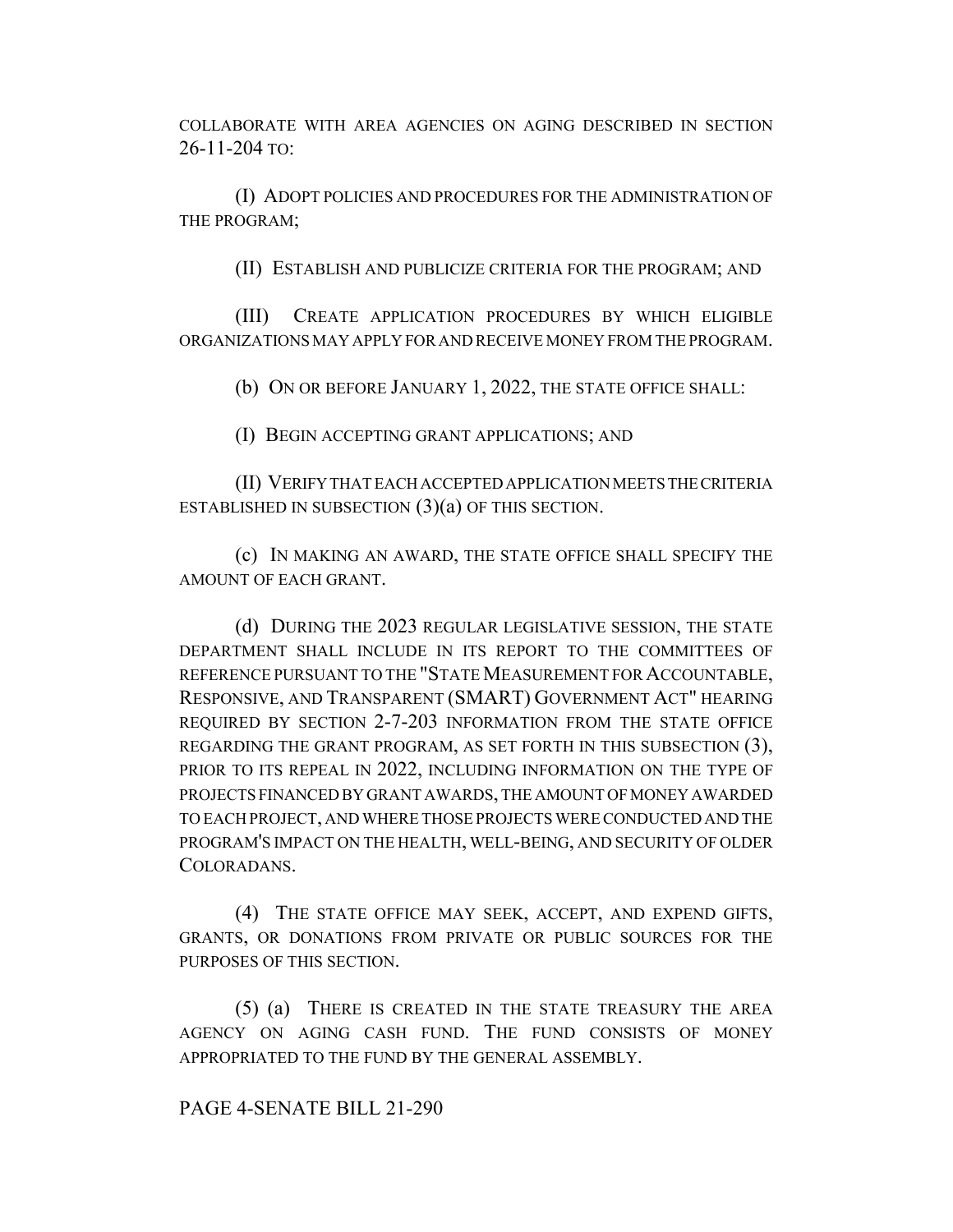(b) FOR FISCAL YEAR 2021-22, THE GENERAL ASSEMBLY SHALL APPROPRIATE FIFTEEN MILLION DOLLARS FROM THE GENERAL FUND TO THE FUND.

(c) ANY UNEXPENDED AND UNENCUMBERED MONEY IN THE FUND AT THE END OF FISCAL YEAR 2021-22 REMAINS IN THE FUND AND IS NOT TRANSFERRED TO THE GENERAL FUND OR ANY OTHER FUND; EXCEPT THAT ANY REMAINING MONEY IN THE FUND AS OF DECEMBER 31, 2022, SHALL BE CREDITED TO THE GENERAL FUND.

(d) SUBJECT TO ANNUAL APPROPRIATION BY THE GENERAL ASSEMBLY, THE STATE OFFICE MAY EXPEND MONEY FROM THE FUND FOR THE PURPOSE OF IMPLEMENTING THIS SECTION, INCLUDING ANY DIRECT AND INDIRECT COSTS. THE STATE OFFICE MAY ONLY EXPEND THREE PERCENT OF THE MONEY ON ADMINISTRATIVE COSTS.

(6) THIS SECTION IS REPEALED, EFFECTIVE DECEMBER 31, 2022.

**SECTION 3. Appropriation.** (1) For the 2021-22 state fiscal year, \$15,000,000 is appropriated to the area agency on aging cash fund created in section 26-11-208 (5)(a), C.R.S. This appropriation is from the general fund. The department of human services is responsible for the accounting related to this appropriation.

(2) For the 2021-22 state fiscal year, \$15,000,000 is appropriated to the department of human services for use by adult assistance programs. This appropriation is from reappropriated funds in the area agency on aging cash fund under subsection (1) of this section. To implement this act, the adult assistance programs may use the appropriation for the area agency on aging grant program related to community services for the elderly.

**SECTION 4. Safety clause.** The general assembly hereby finds,